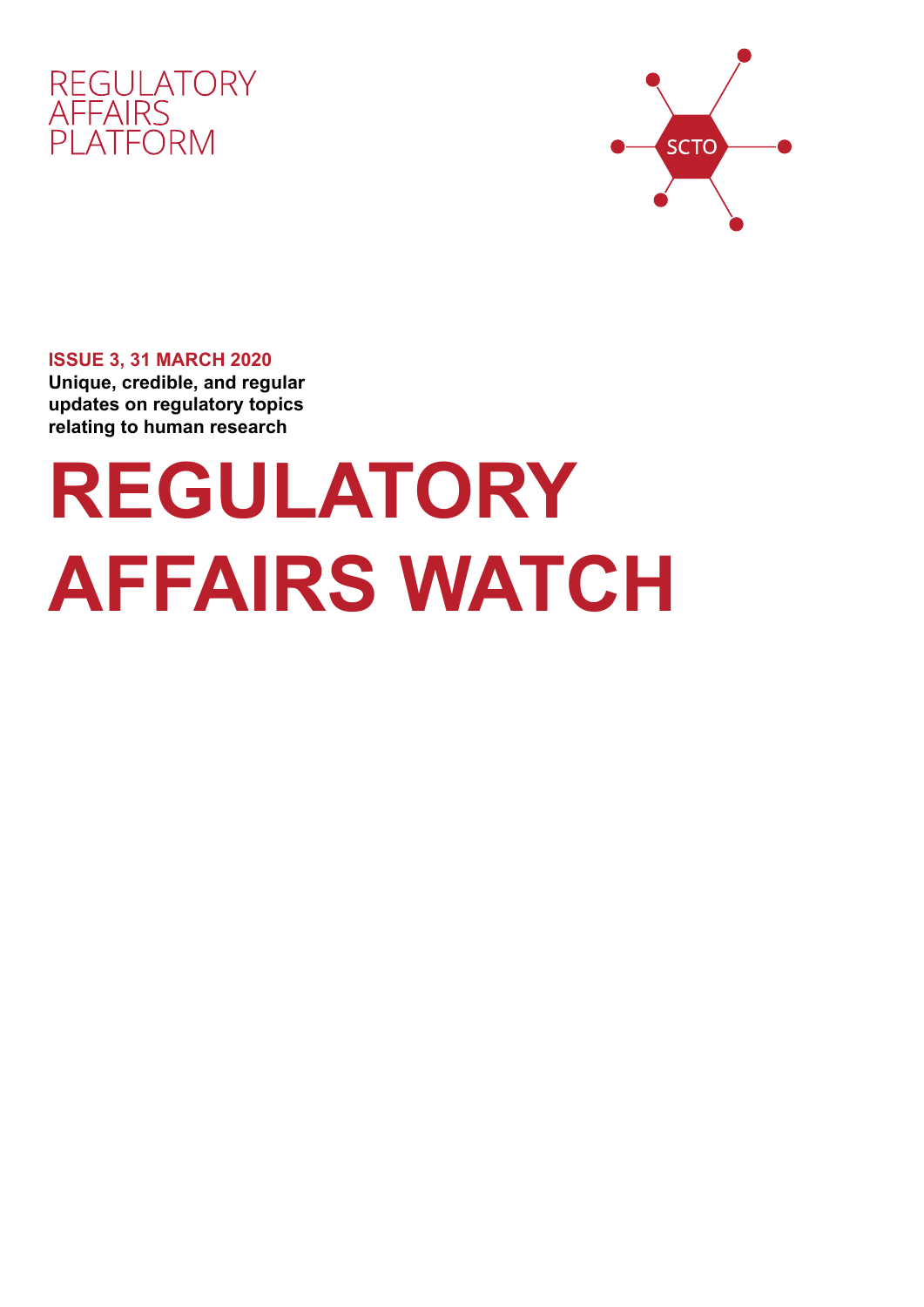# **NEWS FROM**



Agnes Nienhaus, General Secretary Universitäre Medizin Schweiz / Médecine Universitaire Suisse (unimedsuisse)

### **MANY STEPS MAKE UP THE MILE: TOWARDS A HARMONISED GENERAL CONSENT WITHIN SWITZERLAND**

A journey of a thousand miles begins with a single step. This Chinese proverb comes to mind when one is considering the project of introducing a harmonised General Consent (**GC**) in Switzerland. Nobody knows where the journey will take us, but this much is certain – with the harmonised GC, adopted in 2019 by the university hospitals, the first step has been taken.

#### **Introduction: taking the first step**

The large amounts of data that hospitals produce daily represent a huge potential for medical research and innovation. Human Research in Switzerland 2018, a report on the research projects evaluated and approved by the Swiss ethics committees in 2018, shows that a significant portion of medical research today is made possible by the reuse of routinely collected data. A structured and transparent use of this data, taking into account the legitimate interests of protecting patients, is therefore an important contribution to medical progress.

Following the coming into force of the Human Research Act (**HRA**) in 2014, all five university hospitals have taken the opportunity to create a GC for the further use of data for research. Its introduction was taking place on a decentralised level, as the introduction in each institution was dependent on the approval of the respective ethics committee. This meant different solutions for the GC in the different university hospitals – whereby each of the implemented solutions was approved by the responsible ethics committee – and was therefore compliant to the HRA. After this initial and decentralised introductory phase, it was soon realised that national patient-centered research projects using health related data should be based on a harmonised consent solution.

Harmonising the different approaches of the various institutions and stakeholders involved is a complex undertaking. The major challenge lies in the fact that digitisation itself is a decentralised process that is inherently in constant conflict with the idea of centralised or harmonised solutions. This is all the more true as patients, hospitals, and researchers alike are constantly confronted with new possibilities, requirements, and risks stemming from the digital world.

A first milestone in the harmonisation efforts was reached in 2019: After intensive discussions, the version 2 of the GC template was published. The template was prepared by a working group of university hospitals and received a joint adoption by unimedsuisse, the Swiss Academy of Medical Sciences, and swissethics. It can be downloaded on the websites of unimedsuisse and swissethics.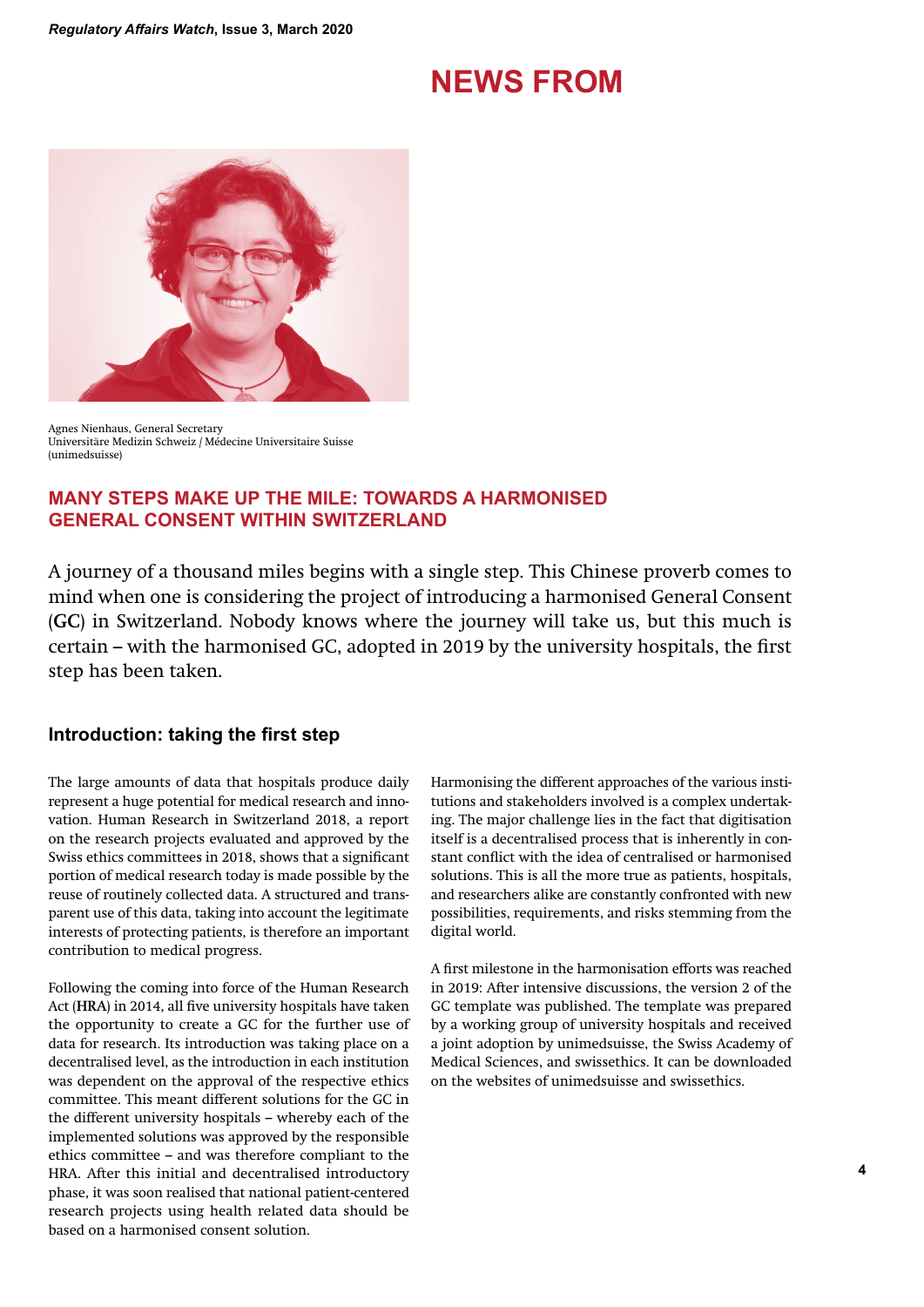#### **The GC 2019 template finds the balance**

When drafting the GC 2019 template, the focus was on making it conform legally with the HRA and be comprehensible to patients. In view of the complexity of the legal framework and terminology that is barely comprehensible to laypersons, a balance had to be found between describing legal details with precision and remaining understandable.

At the same time, the applicability had to be taken into account. For example, contacting a patient in the event of "incidental findings" – i.e. in the event of new findings or treatment options for them – can not be guaranteed, because in reality it is not always possible to locate former patients, years on. Yet, it is mentioned as an aim in the information. It is a question of honesty to make visible the practical limits and not to make false promises to patients.

The greatest benefit of the harmonised template lies in improving the protection of patient interests. This is achieved above all by the fact that with the GC 2019 template, the approval solution has become the standard. The contradictory approach, which is possible according to the HRA and has also been used in previous consensus solutions, has been abandoned. This contributes to the patients' understanding of the meaning of their individual decision and goes along with the EU General Data Protection Regulation (**GDPR**).

From a research perspective, the main advantage of the harmonised GC is that it simplifies research cooperation between different institutions and thus meets the current research settings in multicentre studies.

Last, but not least, the GC 2019 template will serve as a common basis for the further development of research infrastructures or innovative approaches for public participation in research. These include the projects of the Swiss Personalized Health Network (**SPHN**) with the development of IT interfaces, as well as electronic consent or – further in the future – the development of a dynamic consent system.

#### **Developing governance as a core task**

Currently, the harmonised GC 2019 template is being put into practice in university hospitals and several other institutions. This practical process is as important as the template itself. The implementation of appropriate governance in everyday hospital life is a complex undertaking that includes a wide variety of clinics, hospital-wide IT processes, and careful documentation. As a change process, it affects questions of corporate culture as well as the attitude of the individual researchers.

The unimedsuisse working group has addressed the common issues of implementation and has drawn up **a series of recommendations for applying the GC template**. They are available to be downloaded from the [website of](https://www.unimedsuisse.ch/de/projekte/generalkonsent)  [unimedsuisse](https://www.unimedsuisse.ch/de/projekte/generalkonsent). These explanations of how the GC 2019 template can be interpreted and applied are intended to facilitate its implementation. The recommendations explain, for example, what "no", "yes", and "no status" mean in concrete terms and how the patient data can be used according to the documented choices.

The recommendations pay specific attention to those patient groups in particular need of protection – namely children/adolescents and persons incapable of judgement. It provides a feasible approach to still include vulnerable patient groups for health related research projects considering actual hospital resources. If the process of consenting is designed appropriately, it is possible to apply the GC 2019 template to all these groups of patients. While some hospitals choose this solution, other hospitals differentiate the information provided, according to the patient's age.

The actual implementation, however, always remains the responsibility of the individual hospitals themselves. They must bear in mind that there is still no uniform practice among the regional ethics committees. To this end, it can be useful for hospitals to clarify their solutions individually with the ethics committee responsible for them.